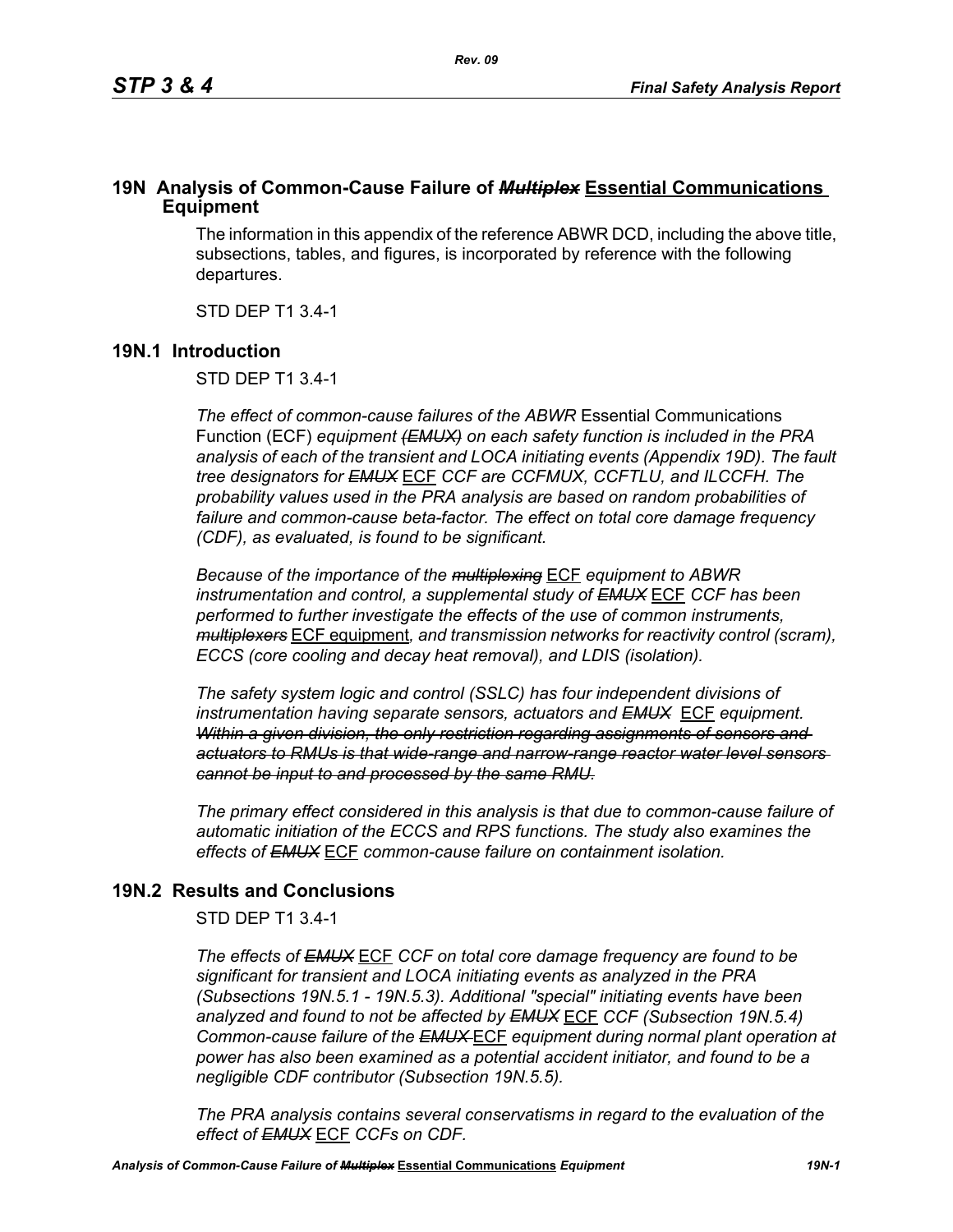*The potential causes of common failure of multiple divisions of EMUX* ECF *have been identified as the following:*

*RMUs* Remote Digital Logic Controller (RDLC) *Miscalibration*

*These eleven potential common causes have been examined (Subsection 19N.4) and only three of them appear to be credible:*

*(1) RMU* RDLC *miscalibration*

*All three of these potential causes could exist across division boundaries in spite of physical separation and electrical independence. Because of the existence of these three potential causes of common-cause EMUX* ECF *failure, several precautions are being taken regarding defense against them:*

- *(1) To eliminate the RMU RDLC miscalibration as a credible source of* ECF *commoncause failure, administrative procedures will be established to perform crosschannel checking of RMU* RDLC *outputs at the main control room SSLC instrumentation, as a final checkpoint of RMU* RDLC *calibration work.*
- *(2) To eliminate maintenance/test error as a credible source of EMUX* ECF *commoncause failure, a thorough post-maintenance test (Subsection 7.1.2.1.6 (4), (5), (6), Protection System Inservice Testability) will be conducted using the surveillance test controller (STC) that is provided in each instrumentation division as part of the EMUX and SSLC designs. The STC contains preprogrammed test sequences for each sensor type and each safety-related system supported by EMUX and SSLC. The tests cannot be changed by the maintenance technician; the technician only selects which system is to be simulated. The STC then injects appropriate simulated sensor signals (traceable to and automatically checked against known standards) into the RMUs of the EMUX. Failure of the calibration standards is alarmed. Testing is dynamic; i.e., the STC injects ramp-type analog signals over the full range (including abnormal upscale and downscale) of the simulated transmitters and also injects pulse, contact closure or frequency-modulated signals as required by the system under test. In this way, the full transmission capability of EMUX* the ECF *and the functional control and interlock logic in SSLC are tested. Test results are monitored either at the EMUX* ECF *outputs in the control room or local area, or at the SSLC outputs, depending upon where test or maintenance was performed. The STC logs the test results, which can also be sent to the process computer or printed out. The STCs are normally off, have continuous self-test, and are operated one at a time, so they are not subject to CCFs of their own. Since the logged test results can verified independently by control room personnel, a single technician can safely maintain multiple divisions of EMUX.*

*The test features described above check the electronic circuitry from the signal conditioning and A/D converter inputs through the digital processing electronics. Transmitter calibration and other sensor calibration activities will*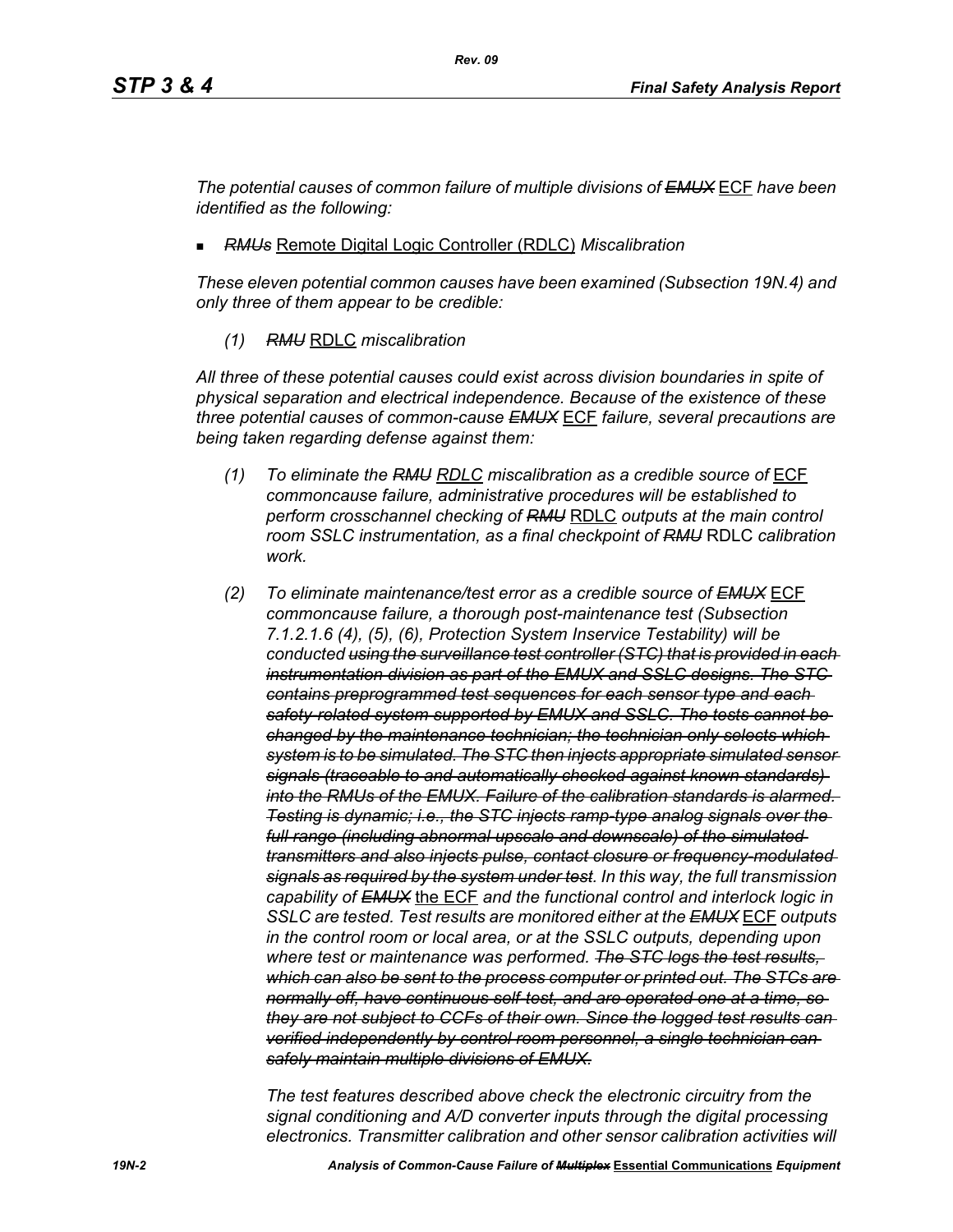*require two technicians for the four safety divisions. Each will calibrate his division to the inputs of the RMUs* RDLCs *and then check the other's work. This will then be repeated for the remaining two divisions.*

*Rev. 09*

- *(3) To prevent any unidentified EMUX* ECF *faults/failure modes (e.g., an undetected software fault) from propagating to other EMUX* ECF *divisions, so that such unidentified faults are effectively eliminated as a credible source of EMUX* ECF *common-cause failure:* 
	- *(a) Chapter 16, Plant Operating Technical Specifications will incorporate requirements on the "Limiting Conditions of Operation" and "Required Action" that must be followed in the event of a failure of a single division of EMUX* ECF *and in the event of a failure of multiple divisions of EMUX* ECF*.*
	- *(b) The plant operating procedures will include the appropriate detailed procedures necessary to assure that the ABWR plant operations are maintained within compliance with the governing "Plant Operating Technical Specifications" during the periods of divisional EMUX* ECF *failure. These will also include the appropriate symptom-based procedures to assure that adequate core cooling is maintained in the hypothetical event of an entire EMUX* ECF *failure.*

The following site-specific supplement addresses COL License Information item 19.8 This COL license information item is addressed in subsection 19.9.8.

### **19N.3 Basis for the Analysis**

The information in this appendix section of the reference ABWR DCD and all subsections is incorporated by reference with the standard departure numbered STD DEP T1 3.4-1.

### STD DEP T1 3.4-1

*The design features of the EMUX* ECF *that are of most importance to and form the basis for this analysis are the following:*

- *(1) There is complete separation of RMUs, DTMs* RDLCs, *Digital* Trip Units Function (DTF) components*,* DLCs (performing the Safety Logic Function (SLF))*, Trip Logic Units (TLU)* Function (TLF) components*, sensors and ECCS actuators, etc., between the four safety divisions of control and instrumentation.*
- *(2) Within a given division, the only restriction regarding assignments of sensors and actuators to RMUs is that wide-range and narrow-range reactor water level sensors cannot be input to and processed by the same RMU.*
- *(3) There is separation of DTM* DTF *and TLU modules* TLF components *within a division along the lines of "de-energize* deenergize *to operate" and "energize to operate" functions, i.e., RPS, and MSIV signals are processed by different*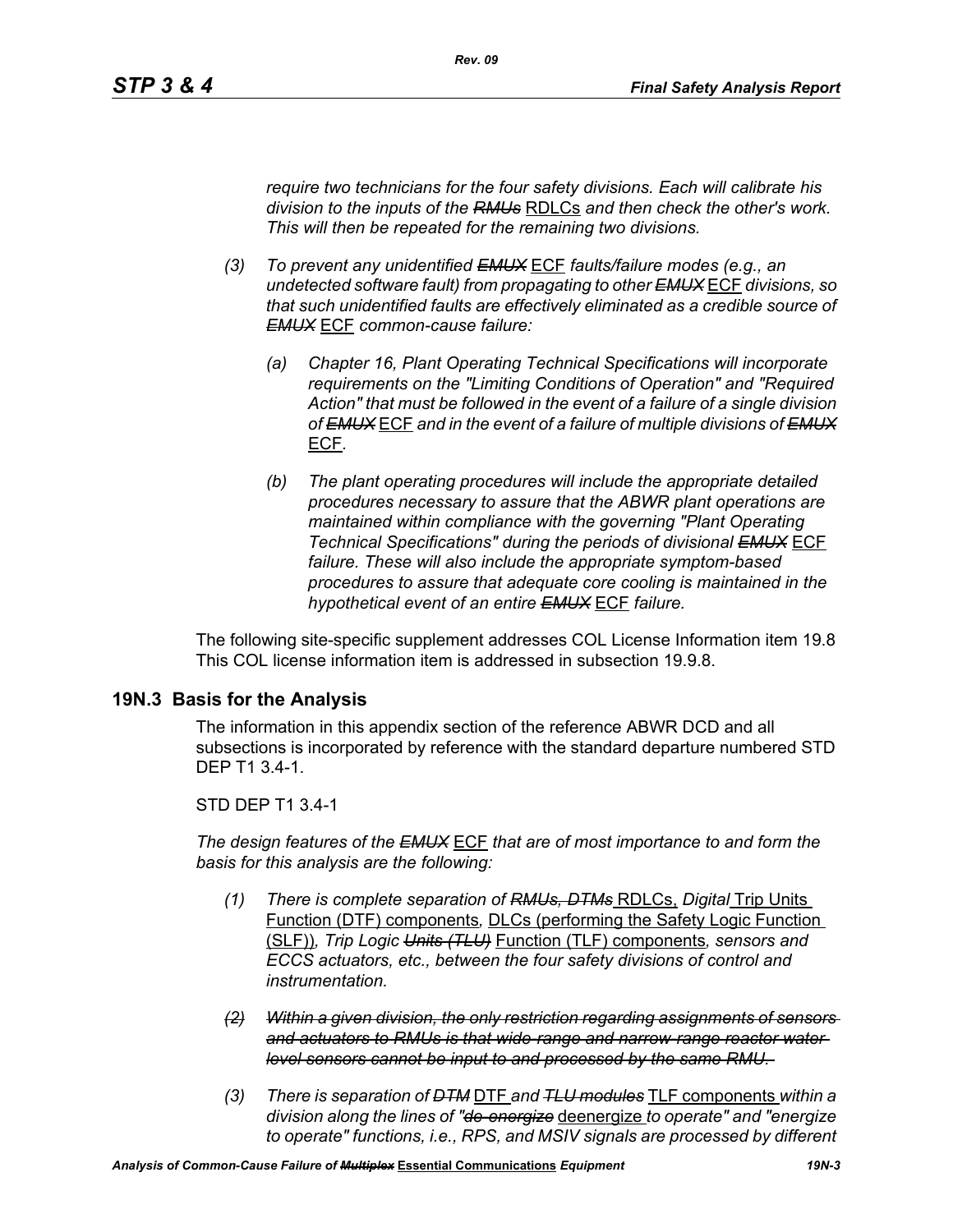*DTM* DTF *and TLU* TLF *modules than the DTM and SLU* DTF and DLC *modules used for ECCS control and PCV isolation (PCV isolation is also deenergize* deenergize*-to-operate). The RPS/MSIV process channel is "deenergize to operate", while the ESF process channel is predominantly "energize to operate".* 

- *(4) The RMUs* RDLCs *are connected by a separate* ECF *network redundant point-to-point serial data links (EMUX) in each division, which is a redundant or reconfigurable control data network of high reliability.*
- *(5) All data communications to and from other divisions of control and instrumentation, and all data communications to nondivisional systems are electrically isolated.*
- *(6) Comparison of a sensed input to a setpoint for generating a trip is done by aDTM* DTF*. Coincident 2/4 trip logic processing for generating a divisional output trip is done by a TLU* TLF *or* DLC performing the SLF*.*
- *(7) Loss of data communications in any division to the RPS (and deenergize-to operate isolation functions) will result in a trip (and isolation, respectively) in the failed division due to the fail-safe design.*
- *(8) Manual scram is implemented by hard wire to the scram pilot valve solenoids and does not depend on the correct operation of the DTM* DTF *or TLU* TLF*.*
- *(9) A bypass of the RPS output logic unit is a manual, division out-of-service bypass, which allows repair of the DTM* DTF *or TLU* TLF *of that division without a half scram condition or half MSIV isolation condition. Only one division can be bypassed at a time.*
- *(10) To reduce the probability of spurious initiation of ECCS, two SLUs*SLFs *are used in parallel within a division, with 2/2 voting at of the final channel output to initiate equipment actuation* the function*.* The final vote of the system initiation signals is accomplished with non-microprocessor based equipment in the logic or with a separate actuation of system valves and pumps, where both are required to initiate coolant injection. *If one ECCS SLU is in a failed condition, it is automatically bypassed, the control room is alerted, and the remaining SLU operates with 1/1 logic until the failed SLU is restored.*
- *(11) RMUs and EMUXs are self-tested every 15 minutes and repaired/replaced ECF module transmission or reception utilizes self diagnostics for each message. ECF modules can typically be replaced in an average time of 48 hours.*
- *(12) Control room indicators, annunciators, and alarms associated with EMUX*ECF*-transmitted control signals are dependent on correct operations of EMUXs*ECFs*.*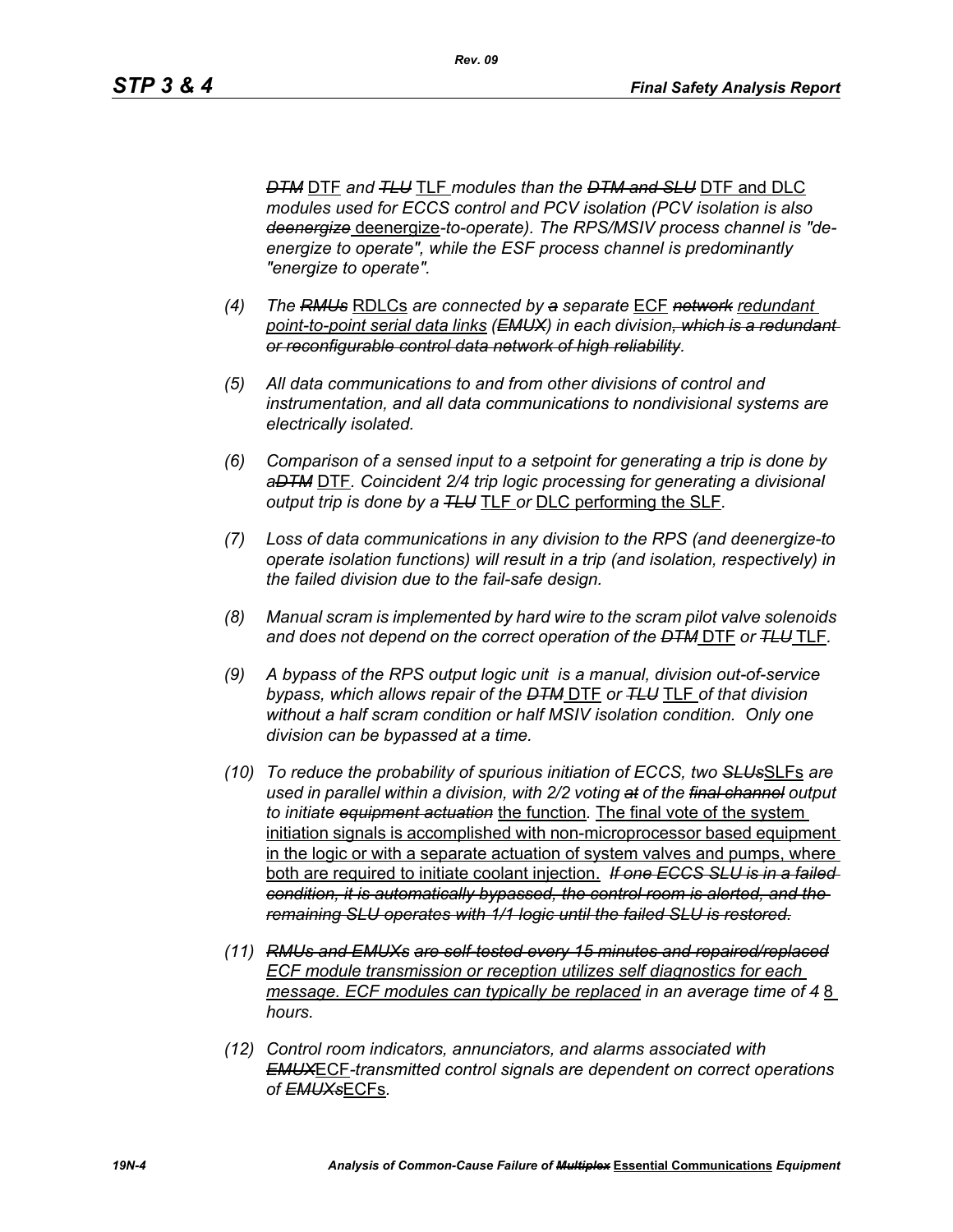*(13) (12)Vital plant parameters are hard-wired to the remote shutdown panel independent of EMUX* the ECF*.* 

In addition to the design features listed above, the following assumptions and ground *rules also supply the basis for this analysis:*

- *(1) Common-cause failure of all RMUs* RDLCs *or all EMUX* ECF *point-to-point serial datalinks cannot be ruled-out as impossible or incredible. The reason for this is that several potential common causes can be postulated. (Subsection 19N.2)*
- *(2) The probability of common-cause failure of inter-divisional all RMUs* RDLCs *or EMUX* the ECF *is extremely low. The reasons for this are the commoncause defenses built into the design-physical separation, electrical separation, asynchronous operation, optical isolation, natural convection cooling ability, and the self-testing diagnostic feature-in addition to the special defenses discussed in Subsection 19N.2.*
- *(3) RMUs* The SSLC channels *may be postulated to have common-cause failures of* channels configured either in *the energize-to-trip mode or the deenergize-to-trip mode, but not of both modes simultaneously.*
- *(4) EMUX* ECF *transmission may be postulated to have common-cause failures of the energize-to-trip mode only. Failure of the deenergize-to-trip mode is considered to be not possible.*
- *(5) Simultaneous failure of all RMUs* RDLCs *or EMUXs* ECF networks *in the energize-to-trip mode would result in an automatic scram and MSIV and PCV isolation valve closure, and loss of automatic ECCS initiation capability. Some ECCS could be initiated manually from the remote shutdown panel.*
- *(6) In addition of complete failure of energize-to-trip or deenergize-to-trip functions, the RMUs* RDLCs *may have common-cause calibration errors.*

### **19N.4 Potential Causes of and Defenses Against** *EMUX* **ECF CCF**

### STD DEP T1 3.4-1

The information in this appendix section of the reference ABWR DCD, including the above title and all subsections, is incorporated by reference with the standard departure numbered STD DEP T1 3.4-1.

### **19N.4.1 Earthquake**

STD DEP T1 3.4-1

*The multiplex ECF equipment consists of solid-state electro-optical modules, which are vibration and shock resistant by nature. In addition, the equipment is designed and tested to very high acceleration levels (7-10g). Earthquakes of magnitudes above 2g have never been experienced, are not expected to occur, and if they did occur would*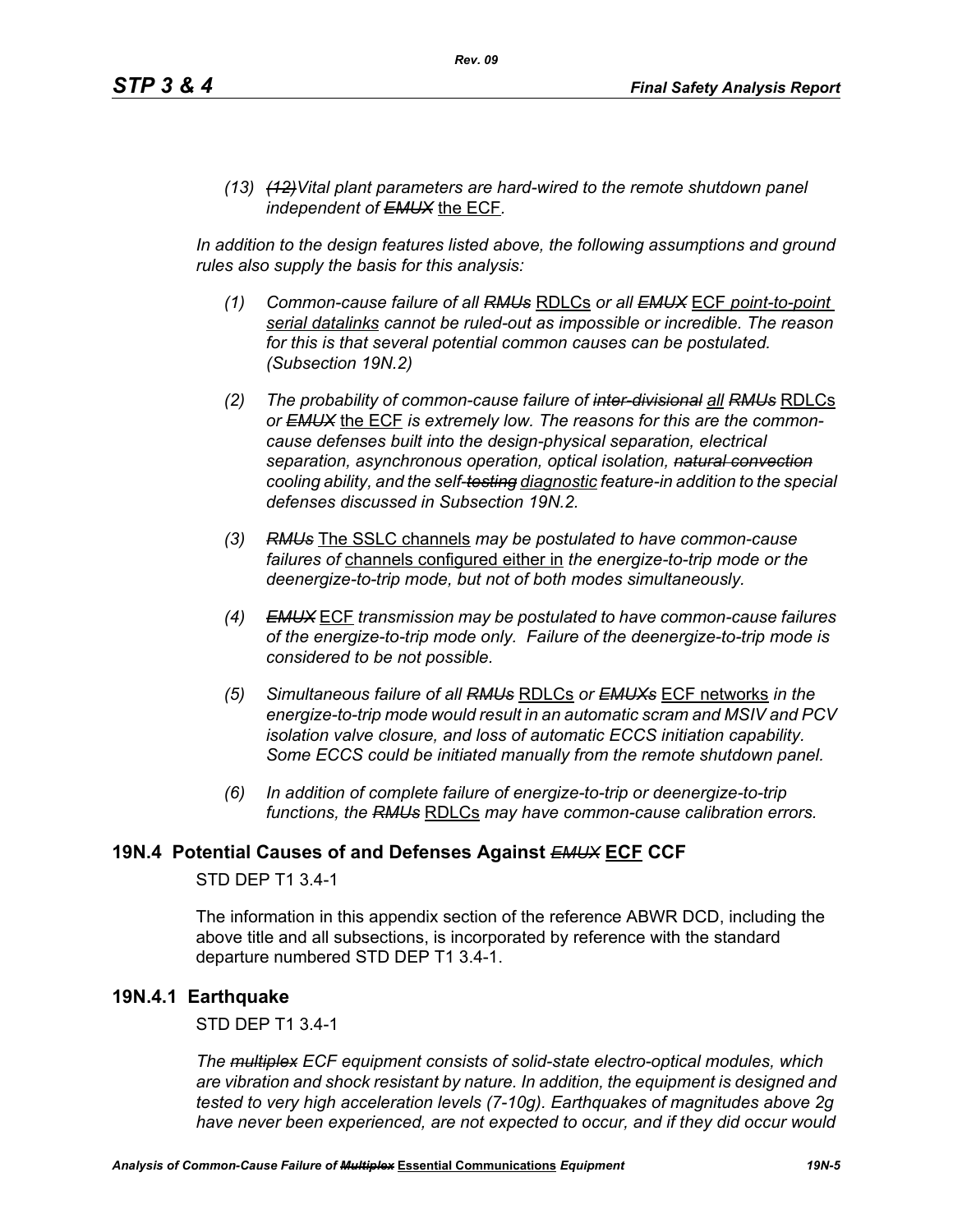*have much more serious consequences than loss of EMUX* ECF *equipment. Even allowing for magnification above ground level, earthquake does not appear to be a credible cause of concern.*

### **19N.4.2 Loss of D.C. Power**

STD DEP T1 3.4-1

*Common-cause loss of DC power has been examined intensively in an EPRI analysis (Reference 19N-1). Most of the identified potential common causes were found to either result in gradual degradation and/or be self-announcing. The consequences of actual loss of all DC power would be far more serious than the loss of EMUX* ECF *equipment since most control instrumentation in the plant's safety equipment depends on DC power. (Loss of DC power is evaluated as part of the station blackout analysis of Appendix 19D.) Loss of DC power does not constitute a significant cause of common-cause EMUX* ECF *failure.* 

### **19N.4.3 Loss of Cooling**

STD DEP T1 3.4-1

*It is a design requirement that the ABWR EMUX* ECF *equipment must be capable of continuous operation at 323.15 K (50°C), and must be capable of continuous operation in its installed condition without fans. This is not a problem for present-day low-power solid-state electronic equipment, and the maximum anticipated ambient temperature is 313.15 K (40°C). Loss of cooling is not a credible common cause.* 

### **19N.4.4 Sensor Miscalibration**

STD DEP T1 3.4-1

*Sensor miscalibration does not represent a common-cause failure of EMUX* ECF *equipment per se, but is identified here because of the fact that there is a reduction in the number of sensors in the ABWR multiplexed* ECF *instrumentation configuration relative to earlier designs, and the sensors are shared between safety functions.* 

### **19N.4.5** *RMU* **Remote DLC Miscalibration**

STD DEP T1 3.4-1

*Only the analog-to-digital converters of the EMUX*RDLCs *require calibration. The calibration is automatic and computer-controlled. Calibration is accomplished by comparison to voltage, resistance and time references that are verified against external laboratory standards. The EMUX* ECF *transmission equipment is selfcalibrating. The technician only initiates calibration by pushing a button equipment* calibration is monitored continuously and automatically adjusted if needed to maintain calibration to on-board verified standards*. In addition, the self-test feature of* selfdiagnostics in *the equipment detects certain types of calibration faults.*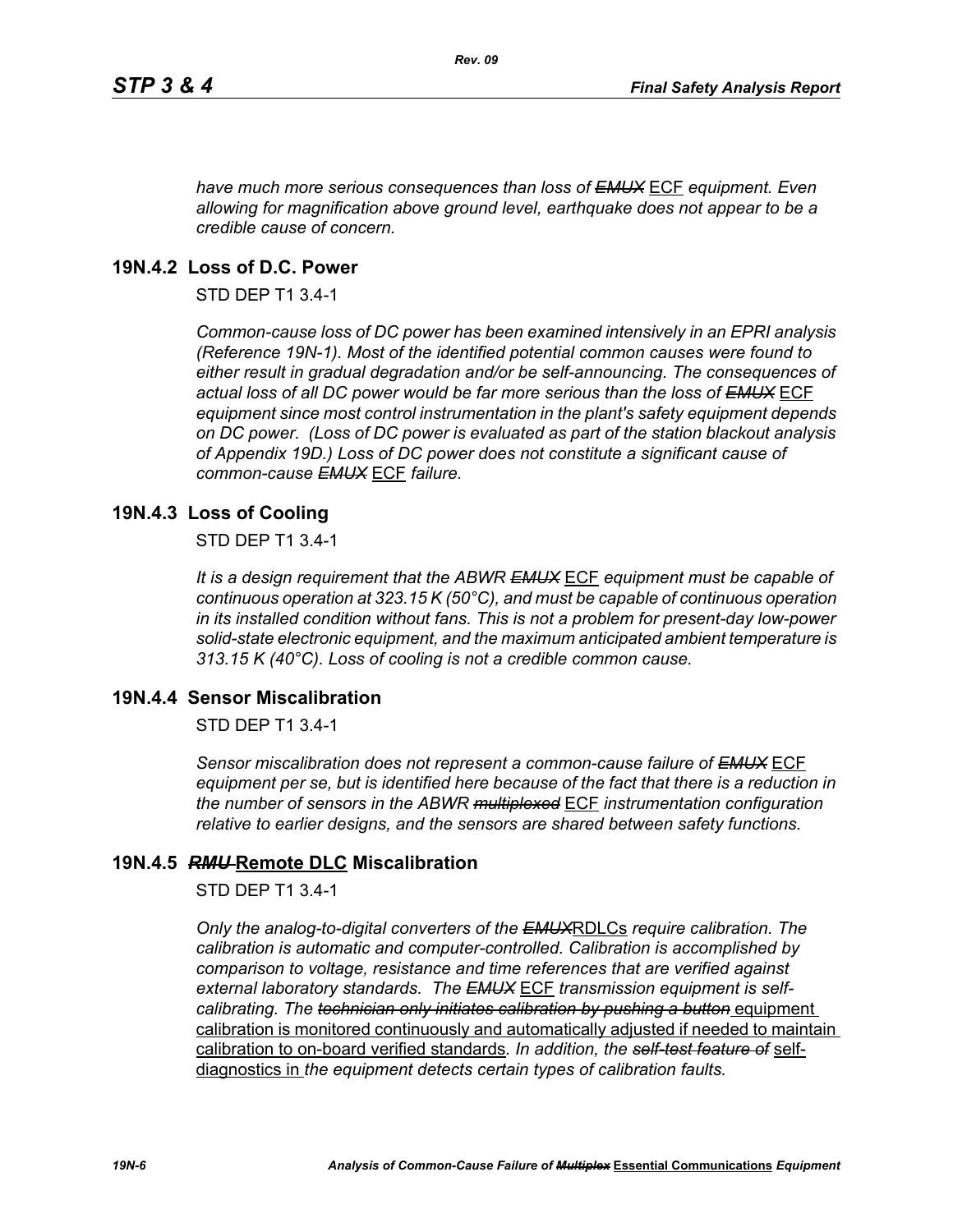*Rev. 09*

### **19N.4.7 Maintenance/Test Error**

STD DEP T1 3.4-1

*The EMUX* ECF *equipment has a built-in provision to prevent bypassing multiple divisions simultaneously. This feature would not prevent common maintenance or test errors that were done consecutively and were latent by nature, such as set points being erroneously set. Periodic surveillance, as required by the technical specifications, includes verification of setpoints. The self-test feature of the equipment will also identify some types of maintenances/test errors.* 

#### **19N.4.9 Electromagnetic Interference (EMI)**

STD DEP T1 3.4-1

*EMI is a potential cause of failure of solid-state electronic equipment. EMI can enter a circuit through any of several paths-power supplies, adjacent equipment, adjacent cabling, or input signals. In the case of the EMUX* ECF *equipment, none of these paths would affect multiple divisions since the divisions are widely separated physically and are electrically independent. In addition, the nature of electro-optics reduces the susceptibility to EMI. Fiber-optic transmission lines are not subject to EMI and will not propagate transients between lines. EMI is not a credible common cause.* 

#### **19N.4.10 Fire**

STD DEP T1 3.4-1

*The four divisions of remote EMUX* ECF *equipment are located in separate rooms of the reactor building and are separated by barriers. The fiber optic transmission cables have fire-resistant protective covering. A localized fire would affect only one division. A more wide-spread fire might affect two divisions, but a fire large enough to affect three or four divisions would have more far-reaching effects than the loss of EMUX* ECF *transmission. Because of the physical separation, common-cause failure of remote EMUX* ECF *equipment due to fire does not appear to be a credible concern.* 

#### **19N.4.11 Software**

STD DEP T1 3.4-1

*The EMUX* ECF *equipment is programmed to perform the essential communications function, self-test, and calibration. The software that provides the programming is subject to extensive "debugging" procedures and strict quality control and test requirements (verification and validation). Nevertheless, it is not impossible that an undetected "bug" could remain. If such were the case, it would most likely affect all divisions. It would not necessarily cause all divisions to fail simultaneously. Commoncause software fault is a credible, although unlikely, possibility. To provide additional defense against software CCF, technical specification requirements and administrative procedures will be established, as discussed in Subsection 19N.2, to assure taking of appropriate action in the event of failure of individual multiplex divisions.*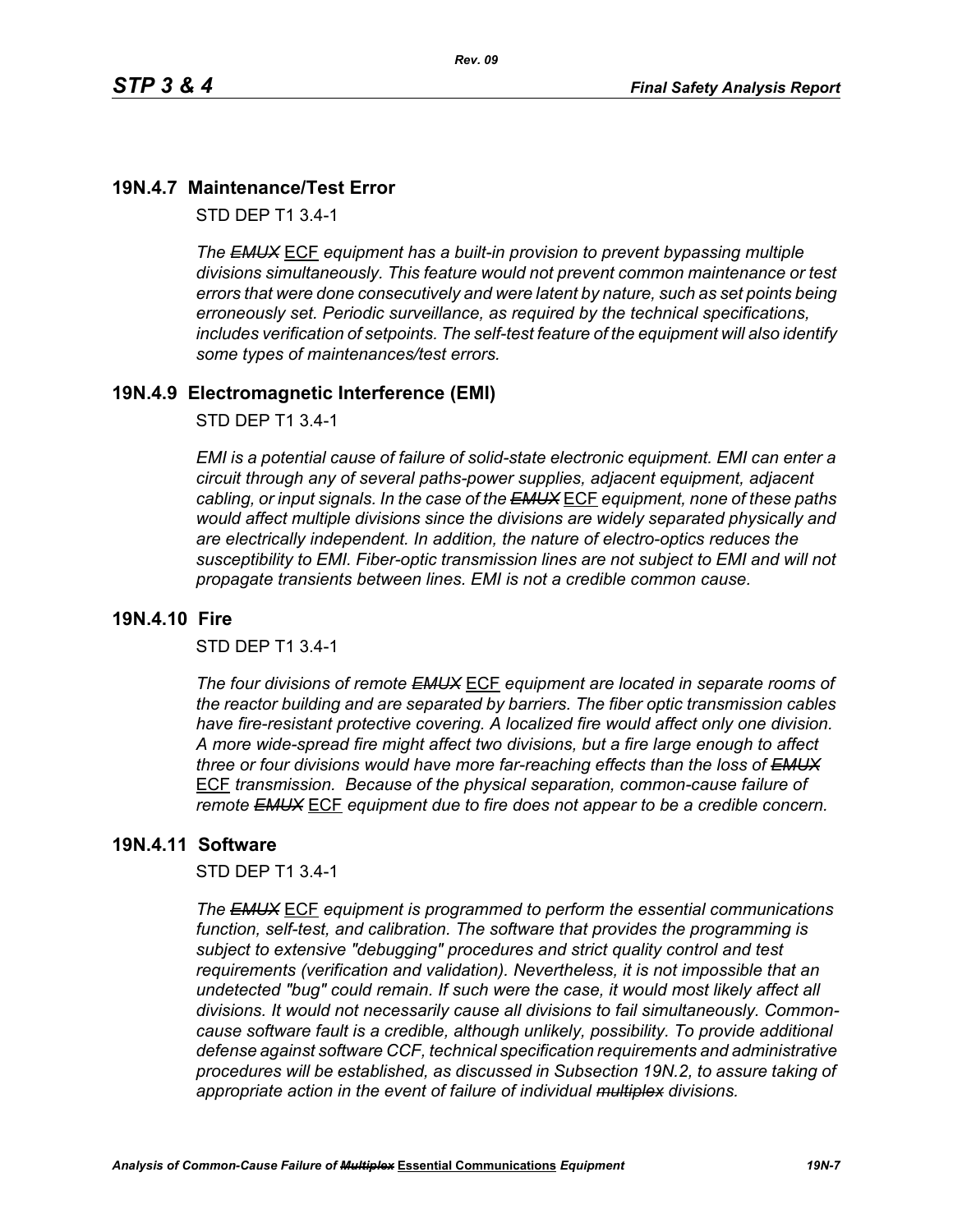# **19N.4.12 Summary**

STD DEP T1 3.4-1

*Of the eleven potential common causes examined, only three appear to be credible:* 

*(1) RMU* RDLC *miscalibration*

*The failure that would result in a significant contribution to core damage frequency would be complete failure during plant operation of three or four divisions of EMUX* ECF *that transmit signals from wide-range water level sensors. This condition could result in failure to automatically initiate ECCS. Since failure of EMUX* ECF *equipment is annunciated, the operator would be aware of the need for manual initiation of ECCS. Appropriate instrumentation and control is available at the remote shutdown panel, if needed.* 

# **19N.5 Discussion of the Effect on Core Damage Frequency**

The information in this appendix section of the reference ABWR DCD, and all subsections, is incorporated by reference with the following standard departure numbered STD DEP T1 3.4-1.

### STD DEP T1 3.4-1

*The three primary safety functions that are necessary to prevent core damage are reactivity control, core cooling, and decay heat removal. The effects of EMUX* ECF *CCF are included in the quantification of core damage frequency in the internal events analysis of Appendix 19D. Additional discussion is given herein to provide further information and insight into the nature of EMUX* ECF *CCF contribution to core damage frequency. The isolation function does not contribute directly to core damage frequency and is evaluated separately in Subsection 19N.6.* 

# **19N.5.1 General Plant Transient Events**

STD DEP T1 3.4-1

*In the ABWR, automatic response of the safety functions to a plant transient producing decreasing water level is initiated by signals transmitted through the EMUX* ECF*. Initiation of ECCS and closure of some isolation valves is by the presence of an energizing signal. Initiation of RPS (scram) and MSIV and PCV closure is by a deenergizing signal or absence/loss of energization.* 

*There are four independent divisions of sensors and EMUX* ECF *equipment. Simultaneous loss of transmission capability on any two of the four divisions would result in a scram on loss of energization. Loss of transmission capability on any three divisions simultaneously would result in loss of automatic initiation of ECCS and loss of low pressure permissive signals for reactor shutdown cooling. When a single division is lost, the control room is alerted and that division is bypassed by the operator. Bypassing of a division results in that division becoming inoperative; i.e., that division*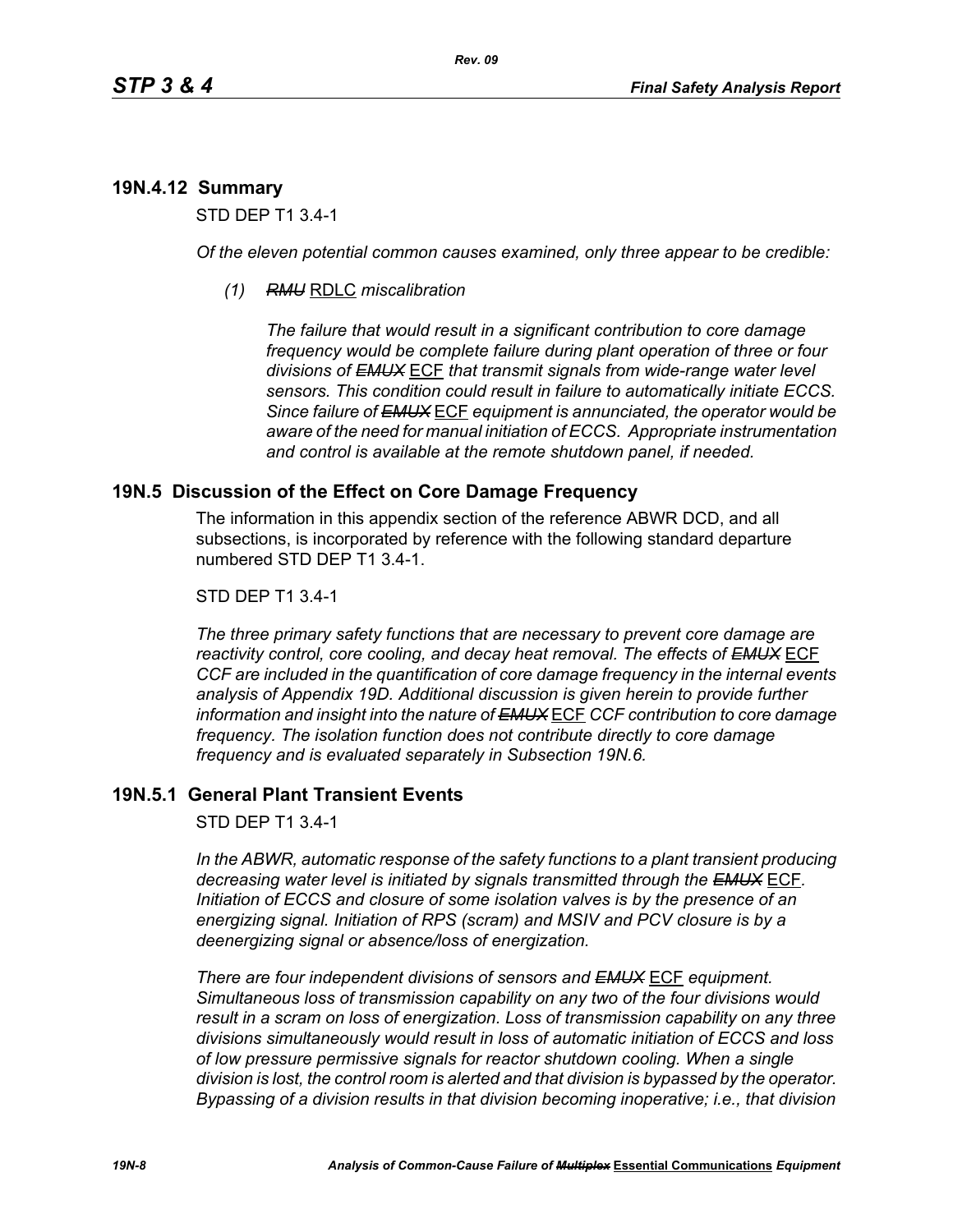*cannot contribute to scram, isolation, or ECCS initiation. Technical specification requirements govern actions to be taken under those conditions.* 

*Because of the high degree of independence between divisions in the ABWR design, the probability of simultaneous failures in multiple divisions is very low. If there were no common failure cause, the random probability of failure of n divisions would be the nth power of the probability of failure of a single division. In the presence of potential common failure causes, the probability of multiple failures could increase. Potential multiple failure causes are listed in Subsection 19N.2. Defenses against these common-cause failures are discussed in Subsections 19N.2 and 19N.4. These defenses provide a high degree of independence between instrumentation channels and divisions in the EMUX* ECF *control data network.* 

*The relationship of the safety function initiation and the EMUX* ECF *is depicted in a simplified event tree, shown on Figure 19N-3. This event tree is for a plant transient initiating event and loss of transmission capability from three or four divisions of EMUX* ECF *transmission of wide-range RPV water level signals. Loss of transmission of narrow-range water level sensor RMUs* RDLCs *due to common-cause failure would not affect the results since scram would be automatically initiated by loss of energization. The purpose of this event tree is to provide a means for examining the effect of common-cause failures of safety function initiating signals. Random failures of instrumentation and failures of mechanical execution of the safety function are evaluated in Appendix 19D.*

*The first safety response to a plant transient is a reactor trip and scram. Because of the deenergize-to-trip feature, a scram would be initiated, even with a common-cause failure of all EMUX* ECF *transmission. (A loss of transmission through the EMUX* ECF *would result in a plant scram at any time, even without a plant transient. That event is evaluated in a later subsection-Subsection 19N.5.5.) Common-cause failure of transmission would also result in closure of the MSIVs.* 

*Given a successful scram, the next essential safety function is to maintain water level in the reactor pressure vessel. The limiting case for common-cause failure of the EMUX* ECF *is common-cause failure of three or four of the individual remote multiplexing units* RDLCs *processing wide-range RPV water level signals. Since ABWR has motor-driven feedwater pumps, closure of the MSIVs would not cause loss of feedwater unless the feedwater pumps tripped because of the transient. If the feedwater pumps did not trip, RPV waterlevel could be maintained as long as there was water in the condenser hotwell. In ABWR, the condenser hotwell inventory is automatically replenished from the condensate storage tank. If the feedwater pumps were tripped, they could be started manually from the control room, since the feedwater control system is independent of the EMUX* ECF*. If necessary, sufficient ECCS pumps could be started manually from the remote shutdown panel to provide water to the RPV. Automatic initiation of ECCS would not occur because of the common-cause failure of EMUX* ECF *to transmit wide-range RPV water level signals.* 

*To manually start some ECCS pumps, the operator may have to use the remote shutdown panel, since manual start signals from the control room are normally*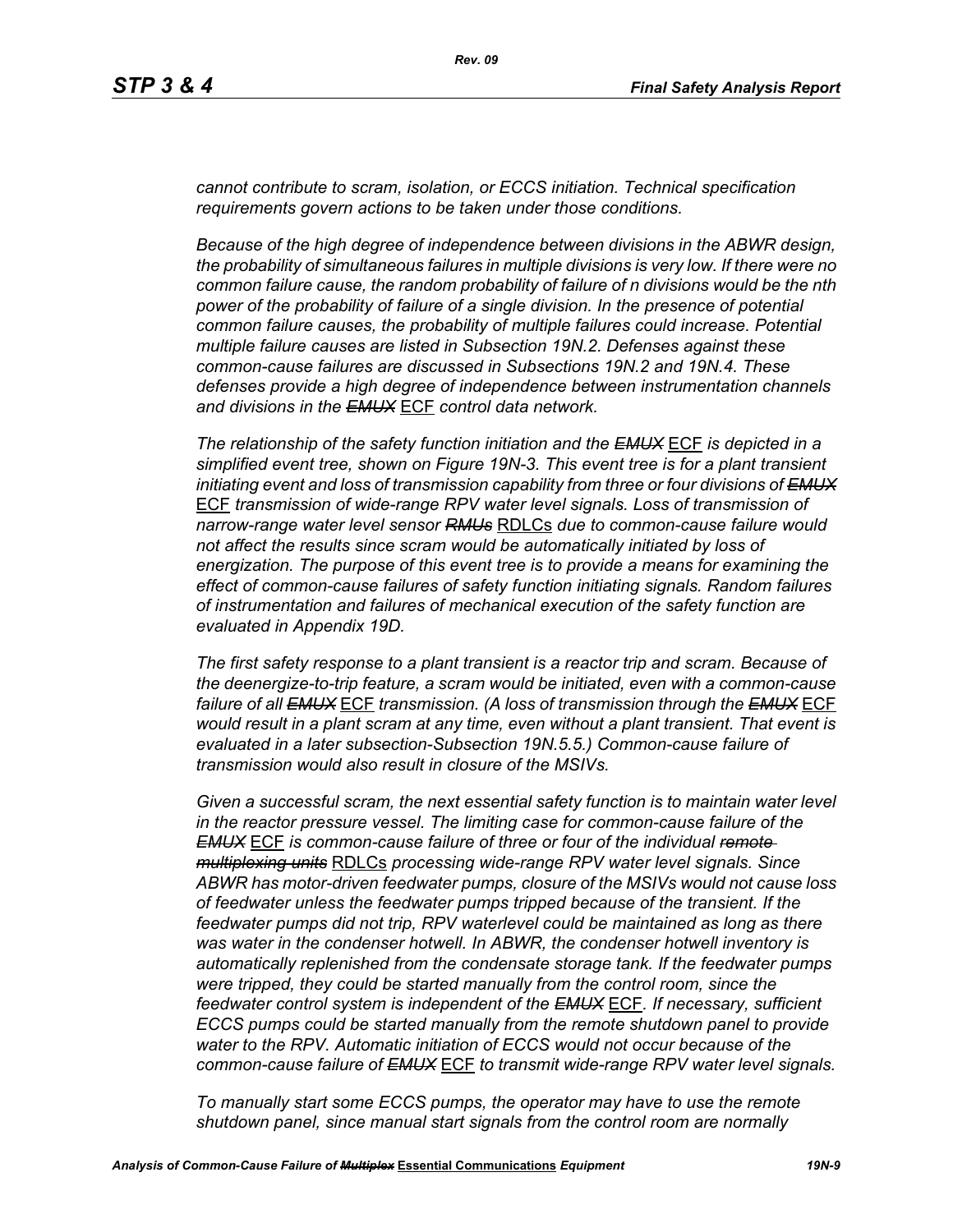*transmitted through the EMUX* ECF *and may not be operable. The operator would have correct indication of RPV water level in the control room since water level is hard wired in addition to being transmitted through the EMUX* ECF*. He also would be aware of the reactor scram. If control is not possible from the control room, the EOPs will tell the operator to proceed to or send someone to the remote shutdown panel where true indications and means of control are supplied through independent channels. In this simplified bounding analysis, failure of the operator to manually start ECCS pumps would result in uncovering of the reactor core and eventual core damage.*

*The effect of common-cause EMUX* ECF *failure on CDF is included in the quantification of the event trees in Appendix 19D for transient-initiated and LOCA events. The random unavailability of the RMUs* RDLCs *and TLUs* TLFs *is derived from an expected mean time between failures and a mean time to detect and repair a failure (MTTR). The random unavailability of the ECF is derived from an expected MTBF and an MTTR. The MTBF values are estimated, based on information from the supplier. The MTTR value is based on the use of a self-test feature which detects a failure within*  one minute*, and the existence of spare replacement units on hand at the plant. The self-test feature detects most of the failures. The remaining failures are detected by surveillance testing conducted quarterly.* 

*If there were sufficient experience data for multiple failures of solid-state multiplexing* digital communications *equipment, the experience data would be used directly and there would be no need for use of the beta-factor model. However, there is a dearth of multiple-failure data pertaining to solid-state multiplexer* such *equipment, particularly equipment with a self-test feature. The alternative is to evaluate or estimate the relative susceptibility of the EMUX* ECF *to multi-divisional failures through use of the betafactor.* 

*A recent report by the Electric Power Research Institute (EPRI) (Reference 19N-1) discusses the beta-factor model and lists representative values for beta. The values*  listed generally range from 0.1 down to about 0.01, but there is no value given *specifically for solid-state multiplexing* digital communications *equipment. Considering the defenses in the ABWR design, particularly the self-test feature, a lower value for beta is justified and may even be conservative. The self-test feature of the EMUX* ECF *equipment provides detection of failures* within one minute*, and on-hand spare modules provides restoration of operability within* an average time of 8 hours*. This feature limits the available time for propagation of multiple failures to an average time* interval of approximately 8 *hours, and essentially eliminates several of the more likely causes of multiple failures.* 

*The ABWR PRA indicates that the total core damage frequency for the ABWR design will be very low. The PRA analysis also indicates that potential EMUX* ECF *CCFs during plant transient events are significant contributors to the low total CDF. EMUX* ECF *CCFs appear in many of the top cutsets. An importance analysis indicates that all three EMUX* ECF *CCFs have relatively high "risk achievement worth", i.e., increases in the CCF probabilities would result in significant increases in total CDF. The defenses against EMUX* ECF *CCFs in the plant design (Subsection 19N.4) and the administrative procedures prescribed in Subsection 19N.2 should prevent increases in*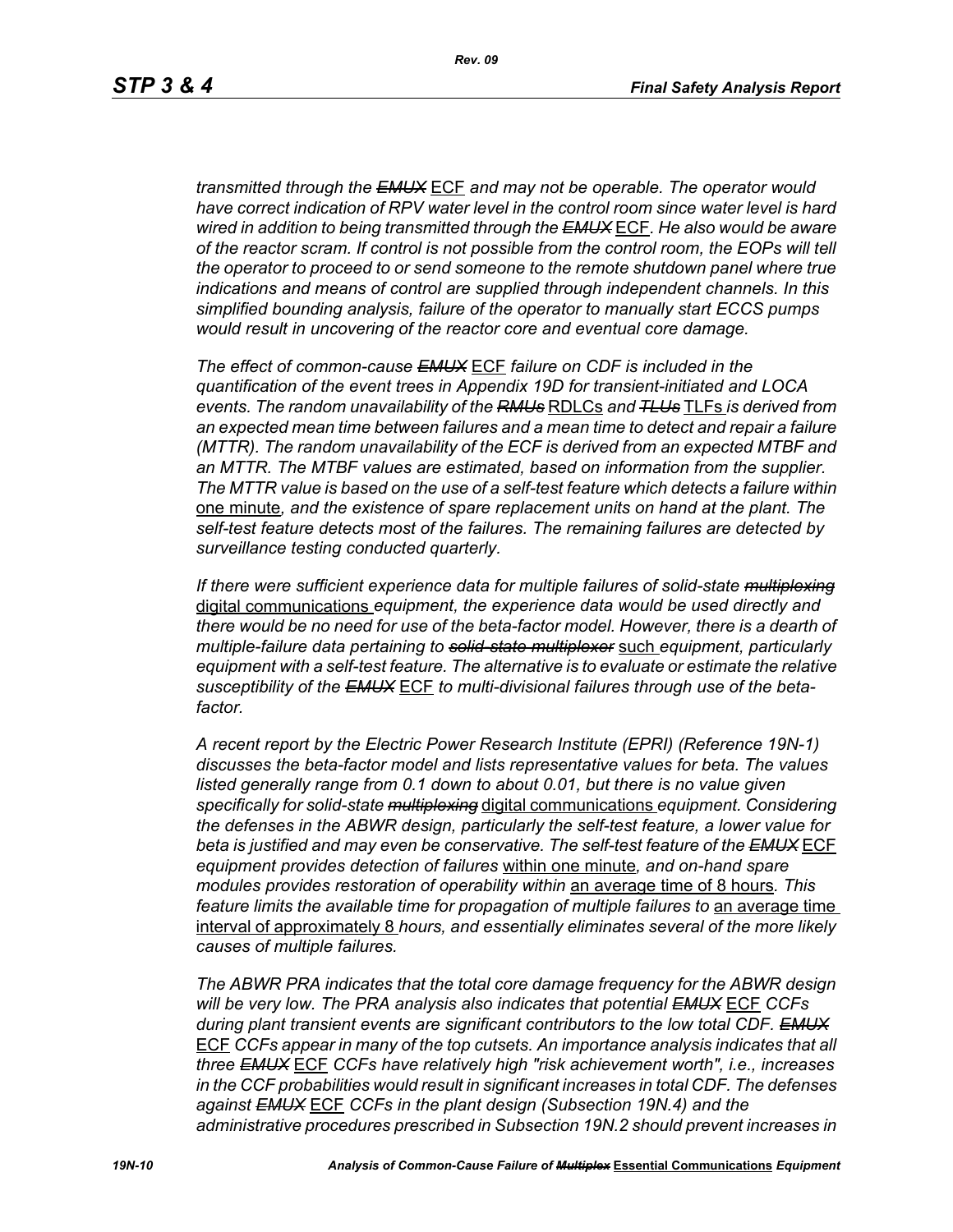*EMUX* ECF *CCF probabilities above the values used in the PRA analysis. Conservatisms in this part of the PRA tend to somewhat overestimate the importance of EMUX* ECF *CCFs.* 

# **19N.5.2 Loss of Feedwater Event**

STD DEP T1 3.4-1

The previous analysis considered the effect of loss of transmission capability of the *EMUX* ECF*, that is, an instance where the EMUX* ECF *failed to transmit an energization signal. The reverse failure mode would be failure to lose the energization signal for RPS due to common-cause failure of the narrow-range water level sensor RMUs* DTFs *to properly sense a Level 3 condition. For many plant transients, automatic scram would occur due to increased neutron flux or other direct-input signals to the RPS logic. For purposes of this analysis, an initiating event is used that would require response of the narrow-range RMUs* DTFs *that sense a Level 3 water-level condition. A feedwater pump trip can be used to represent such an event.*

*The probability of common-cause failure in this mode is much lower than for the lossof-transmission mode since most of the identifiable common causes would not cause a failure in this mode. The EMUX* ECF *failure in this mode could result in failures of automatic scram. There is a very high probability that the operator would provide manual scram based on independent indications of the feedwater pump trip. Since the MSIVs would not close, the power conversion system would remain in operation. Based on past operating experience, there is a high probability that the operator would recover feedwater in addition to initiating manual scram. If feedwater were not recovered before low water level (Level 2) was reached, ECCS would be initiated automatically by means of transmission through the wide-range water-level sensor RMUs* RDLCs.

*Initiation of decay heat removal would not be affected by the EMUX* ECF *failure in the deenergize-to-trip mode.*

# **19N.5.3 Loss of Coolant Accidents**

STD DEP T1 3.4-1

*Because of the low frequency of occurrence, LOCA events are very small contributors to ABWR core damage frequency. The probability of a coincidental common-cause EMUX* ECF *failure together with a LOCA is an extremely low probability event. The possibility of a common-cause EMUX* ECF *failure occurring as a result of a LOCA, where the LOCA would provide the common cause, is highly unlikely because of the locations and physical separation of the EMUX* ECF *divisions.* 

# **19N.5.4 Other Initiating Events**

STD DEP T1 3.4-1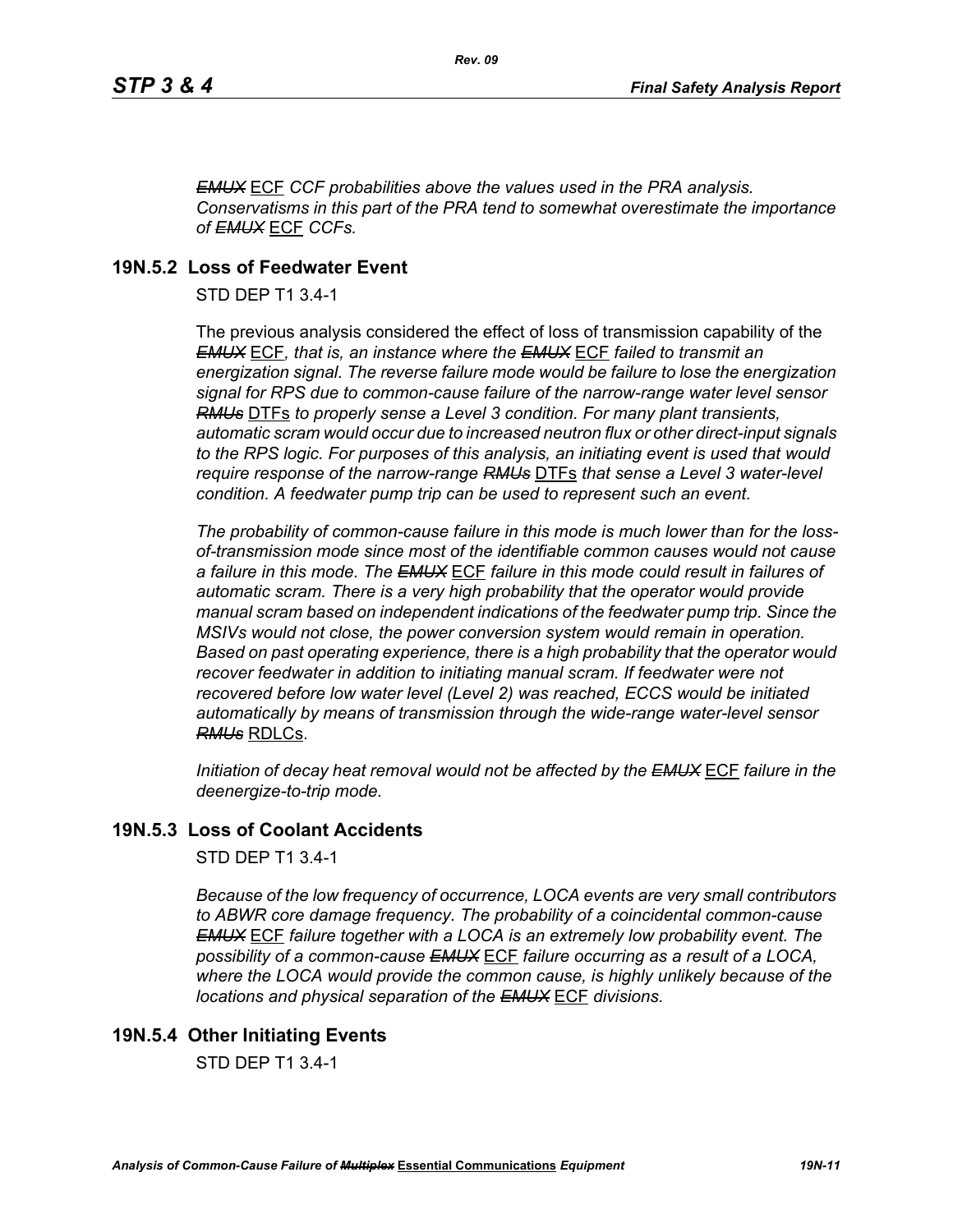# **19N.5.4.1 Loss of Offsite Power**

STD DEP T1 3.4-1

*Loss of all offsite power would have no direct effect on EMUX* ECF *operability since EMUX* ECF *equipment operates completely on divisional DC power. A loss of offsite power would cause a small increase in the conditional probability of loss of DC power since DC power is supplied by batteries or an AC converter-charger. The probability of loss of DC power is very low as discussed below in Subsection 19N.5.4.2.* 

### **19N.5.4.2 19N.5.4.2 Loss of DC Power**

STD DEP T1 3.4-1

*Each division of the EMUX* ECF *is powered by a division of DC power. Loss of all divisions of DC power would result in loss of EMUX* ECF *transmission capability. The annual probability of loss of DC power on one essential bus is estimated to be approximately 1.0E-3. The complete loss of DC power to all four divisions of essential power is considered to be essentially zero since the four divisions are independent, loss of DC power on any one division is alarmed, and the station batteries are routinely tested. Very few credible causes of common-cause failure of multiple DC buses have been identified (Reference 19N-1.)*

### **19N.5.4.3 Inadvertent Open Relief Valve7**

STD DEP T1 3.4-1

*An inadvertent open relief valve (IORV) as an initiating event is treated in this analysis as just another plant transient. Although the plant response is somewhat different for an IORV, there is no peculiar impact on EMUX* ECF *operation or response, and common-cause failure of EMUX* ECF *would have the same effect on plant response as it would in any other plant transient event.*

### **19N.5.4.4 Loss of Service Water**

STD DEP T1 3.4-1

*Loss of essential service water has been hypothesized and studied as an initiating event since loss of service water could disable some ECCS equipment. Service water is not used directly by any EMUX* ECF *equipment and is not used for room cooling. The effects of loss of service water on essential safety equipment is evaluated in the system fault trees of Appendix 19D.* 

# **19N.5.4.5 19N.5.4.5 Loss of Instrument Air**

STD DEP T1 3.4-1

*Instrument air is not used by EMUX* ECF *equipment. As with essential service water, loss of instrument air would not affect EMUX* ECF *equipment or this analysis.*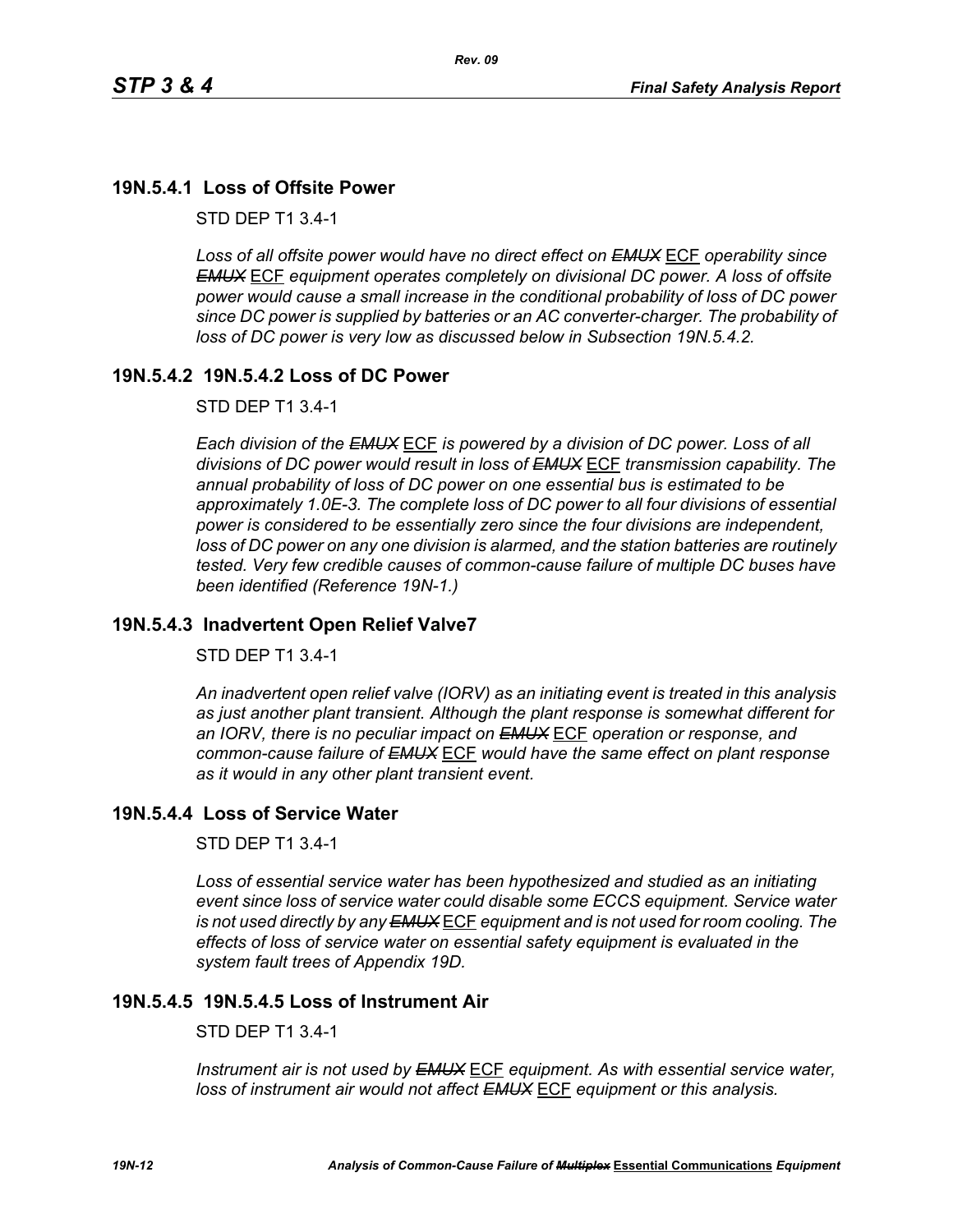# **19N.5.5 CCF of** *EMUX* **ECF During Normal Plant Operation**

STD DEP T1 3.4-1

*Results of the above analyses indicate that common-cause failure of EMUX ECF equipment in response to a demand from a plant transient or other off-normal event is a very small contributor to core damage frequency. This subsection examines the effect of a common-cause EMUX ECF failure at a random time during normal plant operation (EMUX ECF failure as an initiating event).* 

*The limiting failure in this case would be common-cause failure of the three or four divisions of remote multiplexing units* RDLCs *transmitting the signals from the narrowrange and wide-range water level sensors. If only the narrow-range transmission channels failed, the plant would scram on loss of energization, and ECCS would be initiated automatically through the wide-range RMUs remote DLCs RDLCs. If only the wide-range water level sensor RMUs* RDLCs *failed, the plant would not scram from that failure alone and there would be no demand on ECCS unless a plant transient occurred. Thus, both wide-range and narrowrange RMUs* RDLCs *must fail in multiple divisions to cause a condition of concern and a potential accident initiator. In that event, the plant would scram and ECCS would not be automatically initiated.* 

*Using the beta-factor method of CCF evaluation, the expected frequency of commoncause failure of all RMUs* RDLCs *in three or four divisions would be equal to the product of the expected frequency of random failure of a single RMU* RDLC *and a beta*factor. In this case, the beta-factor should be lower than for the transient-initiated event *since twice as many RMUs* RDLCs *must fail; however, the assignment of a specific value to beta in this case is extremely uncertain.* 

*Because of the great degree of uncertainty in any quantitative analysis that could be performed at this level, it appears preferable (and sufficient) to make a qualitative judgement. Since two or three EMUX ECF divisions must fail in two distinct modes involving separate equipment, and they must fail in a nearly simultaneous manner, i.e., in a sufficiently short interval to not allow mitigating action to be taken, the expected frequency of occurrence must be extremely low.*

# **19N.6 Discussion of the Effect on Isolation Capability**

STD DEP T1 3.4-1

*Failure of the Leak Detection and Isolation System (LDIS) does not have a direct effect on core damage frequency. The primary purpose of the LDIS function is to isolate the reactor and associated primary equipment and certain fission products in the event of a loss-of-coolant accident. A simplified event tree for a LOCA with common-cause loss of transmission capability of all RMUs* RDLCs *is shown on Figure 19N-4. For this condition, MSIVs and PCV isolation valves would close on loss-of-signal.* 

*The largest expected initiation frequency for a LOCA is for a small LOCA. The conditional probability of common-cause unavailability of RMUs* RDLCs *is extremely small. There is no identifiable mechanism by which the LOCA could increase the probability of common-cause RMU* RDLC *failure.*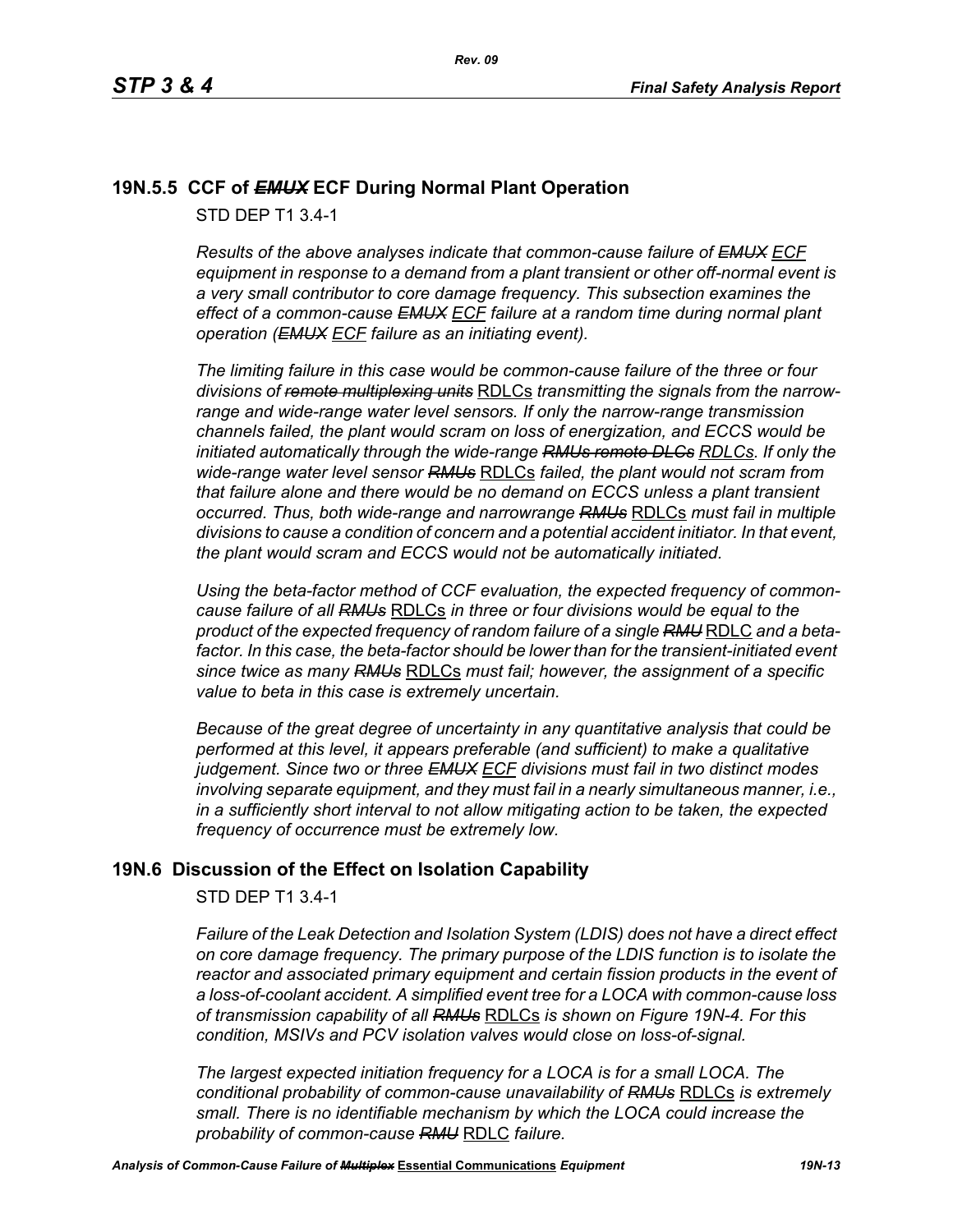*One additional isolation failure event should be considered-the effect of failing to isolate in a severe accident situation with a severely damaged core. In accident sequences resulting in core damage because the operator failed to maintain water inventory to the reactor (given an EMUX ECF CCF), it is possible that he would also fail to close isolation valves.*

#### **19N.7 Summary**

#### STD DEP T1 3.4-1

*This analysis has focused on the use of common multiplexing* essential communications *equipment in the EMUX ECF. Because it is possible to identify feasible causes of multiple failures, the possibility of common-cause failure of identical multiplexing* ECF *units has been studied. In view of the number and types of defenses built in to the EMUX ECF design, the probability of common-cause failure should be very low. Because of the lack of multiple-failure experience data on equipment of this type, it has been necessary to predict the common-cause failure probability by use of an analytical model. The model used is a simple model-the betafactor model-that hypothesizes that common-cause failure probability is proportional to the random failure probability of a single unit. The proportionality factor is beta. The hypothesis may not be true in all cases, and there is a great deal of uncertainty in assigning a value to beta.* 

*Beta represents the fraction of total failures that would involve multiple identical units. The expected value of beta is dependent on the nature of the possible causes, how and how fast failures would propagate between units, and what defenses exist to the causes. There is no established method for quantifying these factors. In the absence of good and sufficient data, assignment of a value to beta is a matter of judgement. Values that have been used for beta range from 0.1 down to 0.001 and lower. Values of beta between 0.1 and 0.01 are common for mechanical equipment. Values below 0.01 are more common for instrumentation. The value used in the analysis of Appendix 19D may be conservative, considering the defenses in the ABWR EMUX ECF design.* 

*Using a conservative value for EMUX ECF beta, the results of the Appendix 19D analysis show that use of the ABWR ECF shared-sensor configuration results in very little contribution to core damage frequency in response to demands from plant transients or off-normal events. This is because of the high availability on demand of the limiting equipment, the RMU* RDLCs*. The high availability of the RMU* RDLCs *is due to the self-test diagnostic capability and the resulting short mean time to detect and recover from a failure. This same selftest self-diagnostic feature is the best protection against common-cause failures, since multiple failures must all occur within an average time interval of* approximately 8 *4.25 hours. This study tends to confirm the conclusions of the Appendix 19D analysis in regard to the effect on CDF of EMUX ECF CCF in response to transient and LOCA initiated events.*

*Also of potential concern is common-cause failure of EMUX ECF as an initiating event. The EMUX ECF must be available at all times when the plant is operating because of the "failsafe" (deenergize-to-trip) design for scram and MSIV closure. A simultaneous common-causefailure of two EMUX ECF divisions at any time during plant operation*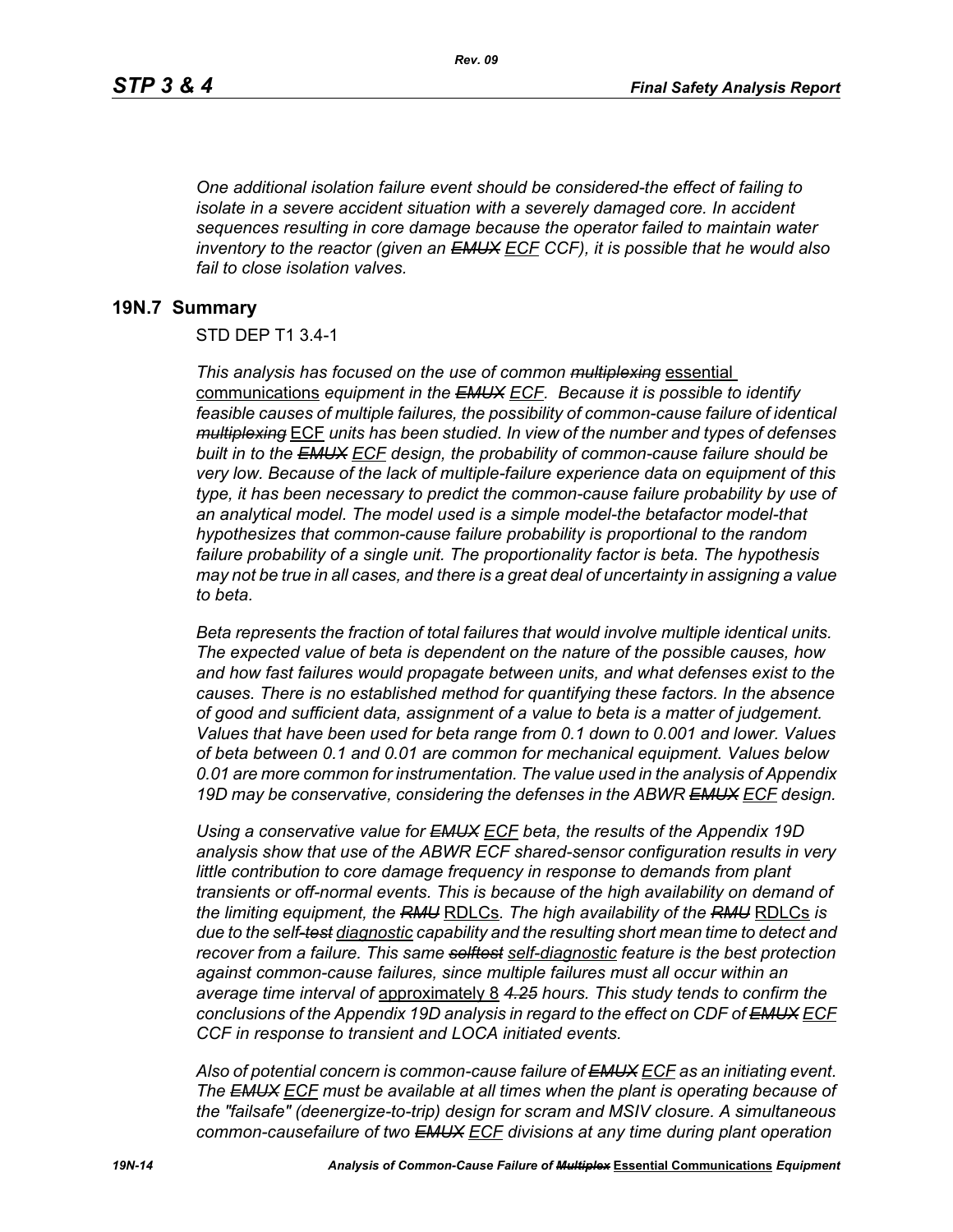*would result in a plant trip, even though all plant parameters were normal. In a sense, this is a "false alarm" that results in a scram, which is a potential accident initiating event. If the third and/or fourth division of EMUX ECF equipment also failed simultaneously, there could be a loss of automatic initiation of ECCS.* 

*The expected frequency of occurrence of common-cause EMUX ECF failure during normal operation is a function of the EMUX ECF reliability, including D.C. power reliability. Fast recovery time due to the EMUX ECF self-test diagnostic feature does not help if two divisions fail simultaneously, since a plant trip is immediate. (The selftest diagnostic feature is a major defense if the CCFs do not occur simultaneously.) The probability and expected frequency of occurrence of such an event is extremely low. Administrative controls will be imposed to minimize the probability of progressive common-cause failures. With the present design, the frequency of occurrence can be further reduced only by increasing the reliability of the remote multiplexing unit* RDLC*.*

*One type of administrative action that will effectively eliminate several common causes including software faults is establishment of required action to be taken in the event of functional failure of a single EMUX ECF channel during plant operation. The action to be taken in the event of functional failure of an EMUX* an ECF *channel during plant operation is to re-establish operability and determine the cause of the failure as soon as possible. During the period of repair/replacement and diagnosis, the remaining channels are monitored closely. In the event of a second channel failing before the first channel is restored, the safest available action is immediately taken as prescribed by technical specifications and/or emergency operating procedures.* 

*The sensitivity of core damage frequency to EMUX ECF MTBF and beta can be seen from the event tree of Figure 19N-3. The RMU* RDLC *CCF probability or frequency is a direct function of both of these reliability elements. In turn, the core damage frequency is directly proportional to the RMU* RDLC *CCF probability and the initiating event frequency. If the RMU* RDLC *MTBF was twice as high, the core damage frequency would be reduced by half. In like manner, uncertainty in the initiating frequency propagates directly into uncertainty in CDF.*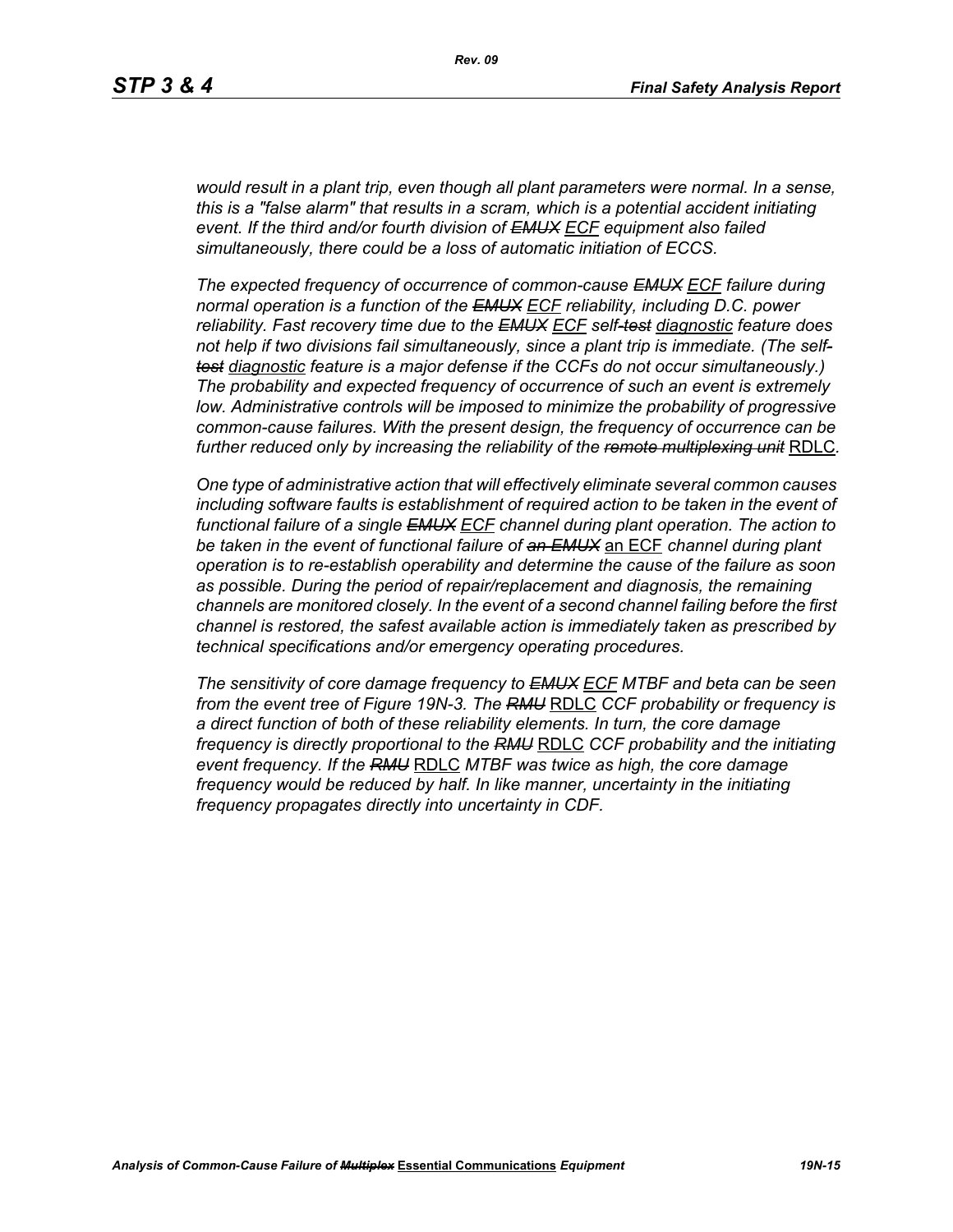### **Figure 19N-3 Event Tree for Analysis of Common-Cause Failure of** *EMUX***ECF**

STD DEP T1 3.4-1

There is no logic change to this Event Tree. The changes are limited to nomenclature as listed below:

- *EMUX* ECF *TRANSMISSION*
- *CCF of EMUX* ECF \*
- *\* COMMON-CAUSE FAILURE OF REMOTE MULTIPLEXING UNITS ESSENTIAL MULTIPLEXING SYSTEM,* ESSENTIAL COMMUNICATIONS FUNCTION*, OR TRIP LOGIC UNITS* (ECF, RDLC, DTF, DLC performing SLF, TLF)